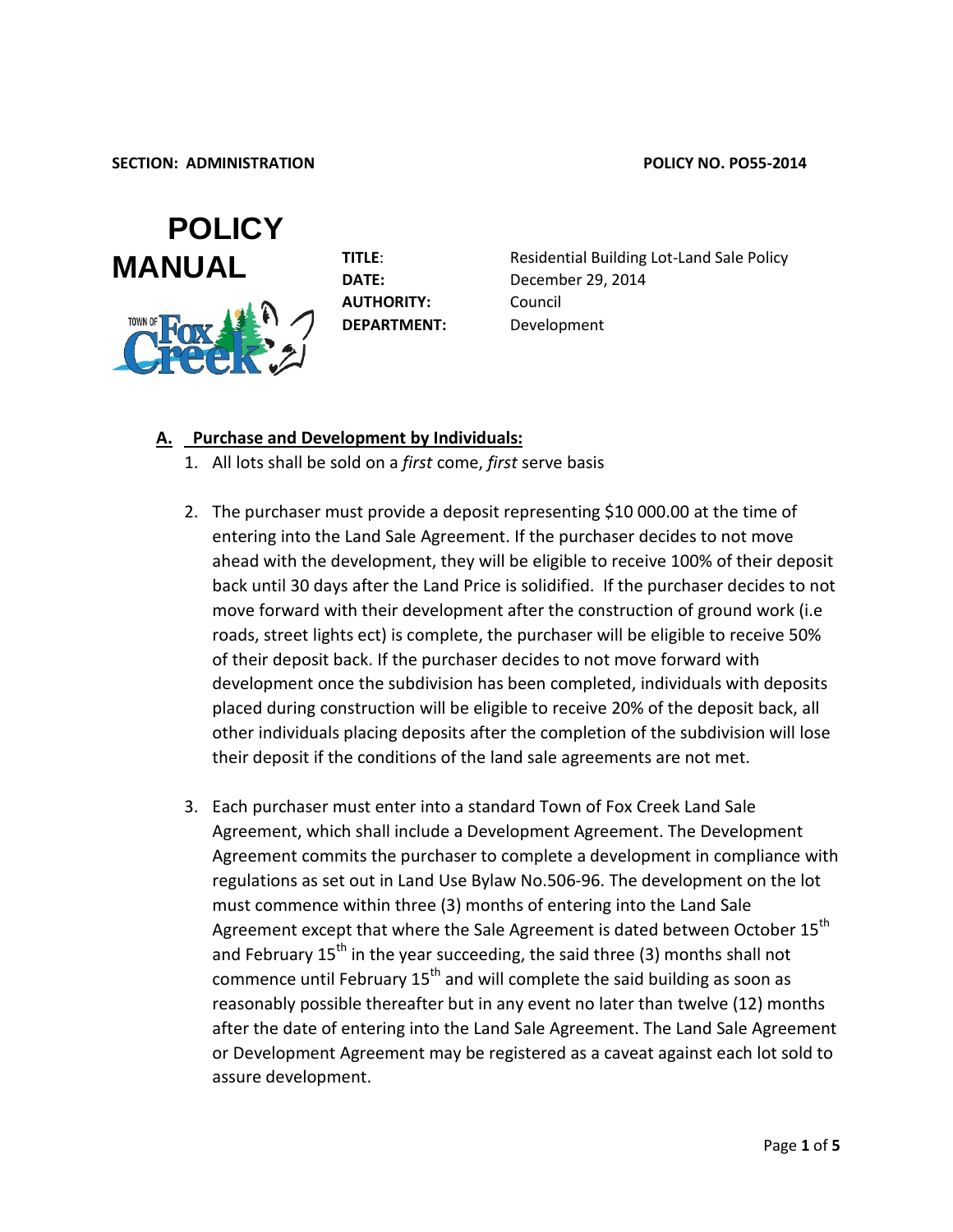# **B. Purchase and Development by Licensed Building Contractors/Developers:**

- 1. All Building Contractors/Developers with a valid Business License of the Town of Fox Creek are entitled to purchase any available lots on a *first* come, *first* served basis.
- 2. Contractors/Developers purchasing one lot only are subject to the same terms and conditions as set out for individual purchasers, whether purchasing the lot for a client or for re-sale.
- 3. Contractor/Developers purchasing more than one lot, within the same calendar year, will be provided a Contractor Discount on the following schedule:

| a. First Lot purchased                  | 100% of lot price | (no discount) |
|-----------------------------------------|-------------------|---------------|
| b. Second Lot                           | 96% of lot price  | (4% discount) |
| c. Third Lot                            | 93% of lot price  | (7% discount) |
| d. Fourth Lot, or more 91% of lot price |                   | (9% discount) |

4. Where Contractor/Developer has purchased and developed five (5) or more lots from the Town during the previous calendar year, the Contractor Discount shall be calculated as follows:

| a. First Lot purchased                  | 96% of lot price | (4% discount) |
|-----------------------------------------|------------------|---------------|
| b. Second Lot, or more 91% of lot price |                  | (9% discount) |

- 5. Where the lot sale applies to a property being developed by a Contractor/Developer for an unspecified buyer ('on spec') and the Contractor/Developer requests the Town to delay the full payment, the following Terms and Conditions shall apply:
	- a. The Contractor/Developer must pay a minimum down payment of the greater of ten percent (10%) or ten thousand dollars (\$10,000.00) of the designated lot price at the date of entering into the agreement, with the balance being paid IN FULL no later than six (6) months after the purchase date, or before December  $31<sup>st</sup>$  of that year, whichever is sooner.
	- b. The Contractor/Developer shall ensure that the Town shall be protected for all monies owing by allowing the Town to file an Unpaid Vendor's Lien Caveat against the lot(s) being purchased.
	- c. The Contractor/Developer agrees to not permit any builders liens for work, labor, services or materials ordered by the purchaser or for the cost of which the purchaser may, in any way, be obligated to, and, in the event a lien or obligation is attached to the land, the purchaser must act within seven (7) calendar days to procure the discharge of such lien or obligation or the Town will exercise closure of our Agreement.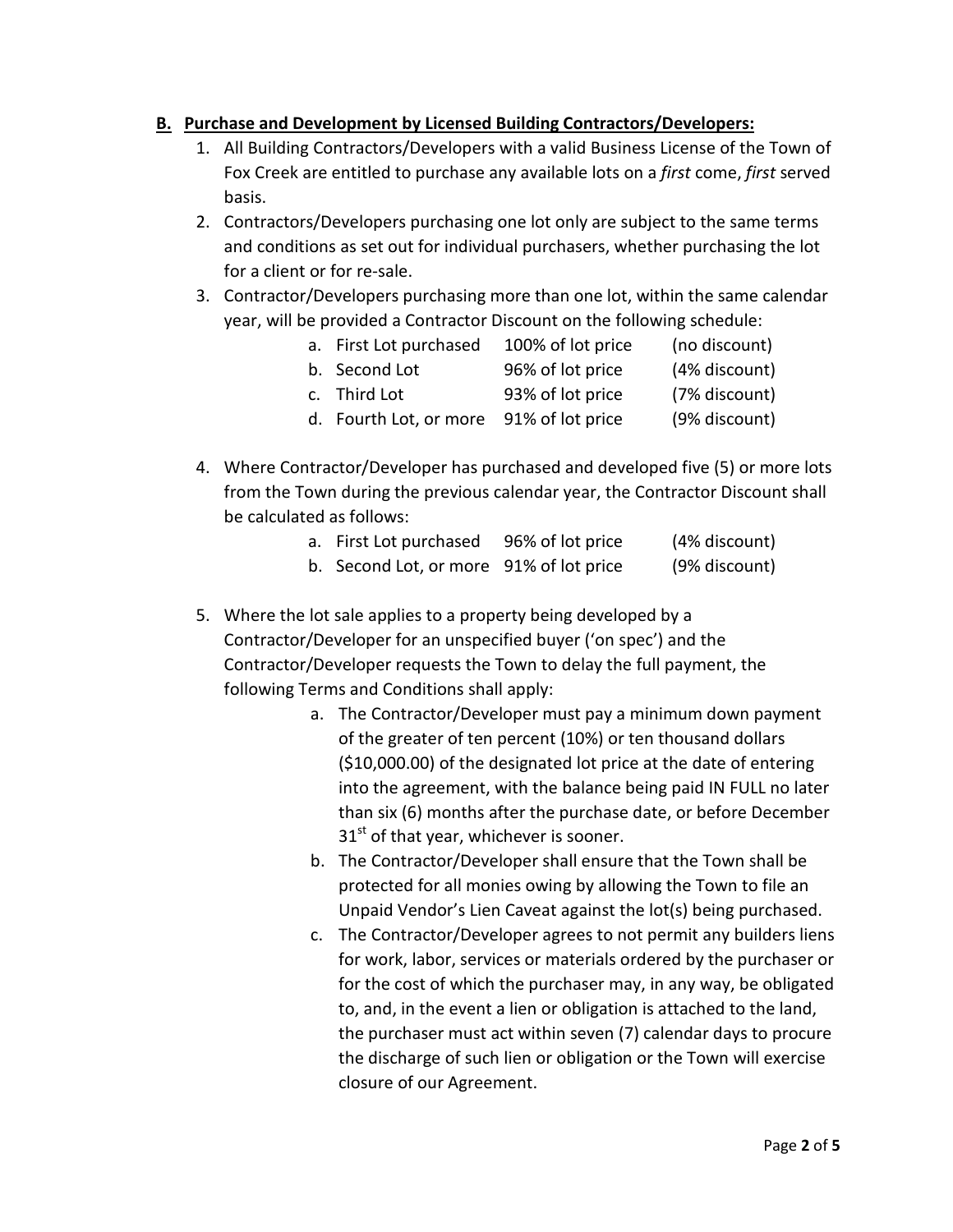- d. The Contractor/Developer is obligated to commence construction on all of the lot(s) purchased within ninety (90) days of the date of entering into the Land Sale Agreement, with all construction being completed within twelve (12) months from the date of the execution of the Sale Agreement.
- e. All other terms or conditions as outlined in Section "A" of this policy are applicable to a contractor purchasing multiple lots.

# **C. Lot Price and Proceeds of Sale Policy**

- 1. Lot prices are reviewed from time to time by Council as market conditions change. Pricing variances may occur due to different land use zoning.
- 2. Lot prices include: water, sewer, gas and power to property line, and all frontage charges for street, sidewalk, and street lights. Lot price does not include Goods and Services Tax.
- 3. Once the development is complete, Lot prices will attached as a Schedule "A" to this policy which may be amended from time to time.

## **D. Consolidation of Two Lots into One Lot:**

Where a Developer or Individual wishes to purchase an adjacent undeveloped lot from the Town with the intention of adjoining to another lot and creating one larger residential lot, the following conditions must be met:

- 1. Council must believe that the consolidation of two (2) adjacent lots into a single parcel will not negatively impact the character of the neighbourhood and, therefore, directly approve any residential land sale for the purpose of consolidation.
- 2. Only **ONE** (1) service for water and sewer is to be provided to the newly consolidated parcel. The Developer or Individual will prove to the satisfaction of the Public Works Department that any additional service(s) have been disconnected and are no longer functional. If, within 120 days of the completion of the approved consolidation, the Developer or Individual has failed to provide such proof, the Public Works Department shall provide for such disconnection and disabling at full cost of the Developer or Individual.
- 3. Unless otherwise determined by Council, and except as noted in D.4 below, the Developer or Individual shall pay all costs associated with subdividing and consolidating the two or more parcels into a .single legal titled parcel.
- 4. Unless otherwise determined by Council, wherein it is proposed to subdivide a single undeveloped lot into two parcels and have these two partial parcels to be consolidated into the lots adjacent, thus creating into two larger lots from the original three lots, the adjacent lot owners who shall benefit from the increased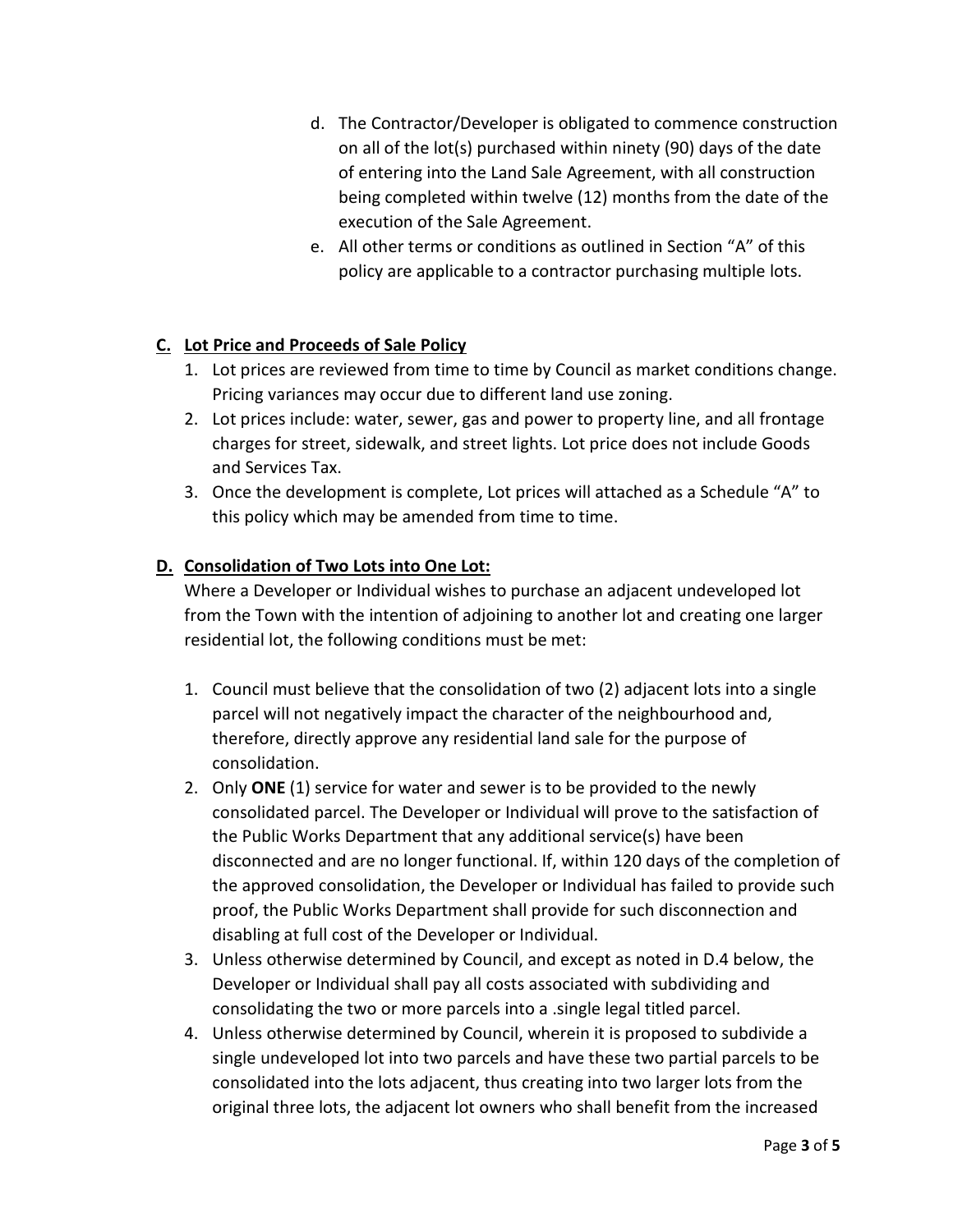lot size shall pay all costs associated with subdividing and consolidating the multiple parcels into two legal titled lots.

5. Unless otherwise determined in this policy, Developers or Individuals shall be permitted to make a lot purchase and consolidation proposal directly to Council, and Council's decision shall be final.

### **E. General:**

This Policy shall be in effect for all Residential Land offered for sale by the Town of Fox Creek.

The Terms and Conditions of this Policy shall replace and supersede and similar policies previously authorized by Council.

Approved by Resolution #\_\_\_\_\_\_\_\_\_\_\_\_\_\_\_\_\_\_\_\_\_ on this the \_\_\_\_\_\_\_\_\_\_\_day of January, 2015

\_\_\_\_\_\_\_\_\_\_\_\_\_\_\_\_\_\_\_\_\_\_\_\_\_\_\_\_\_\_ \_\_\_\_\_\_\_\_\_\_\_\_\_\_\_\_\_\_\_\_\_\_\_\_\_\_\_\_\_\_

Jim Ahn Roy Dell Mayor Mayor A/Chief Administrative Officer